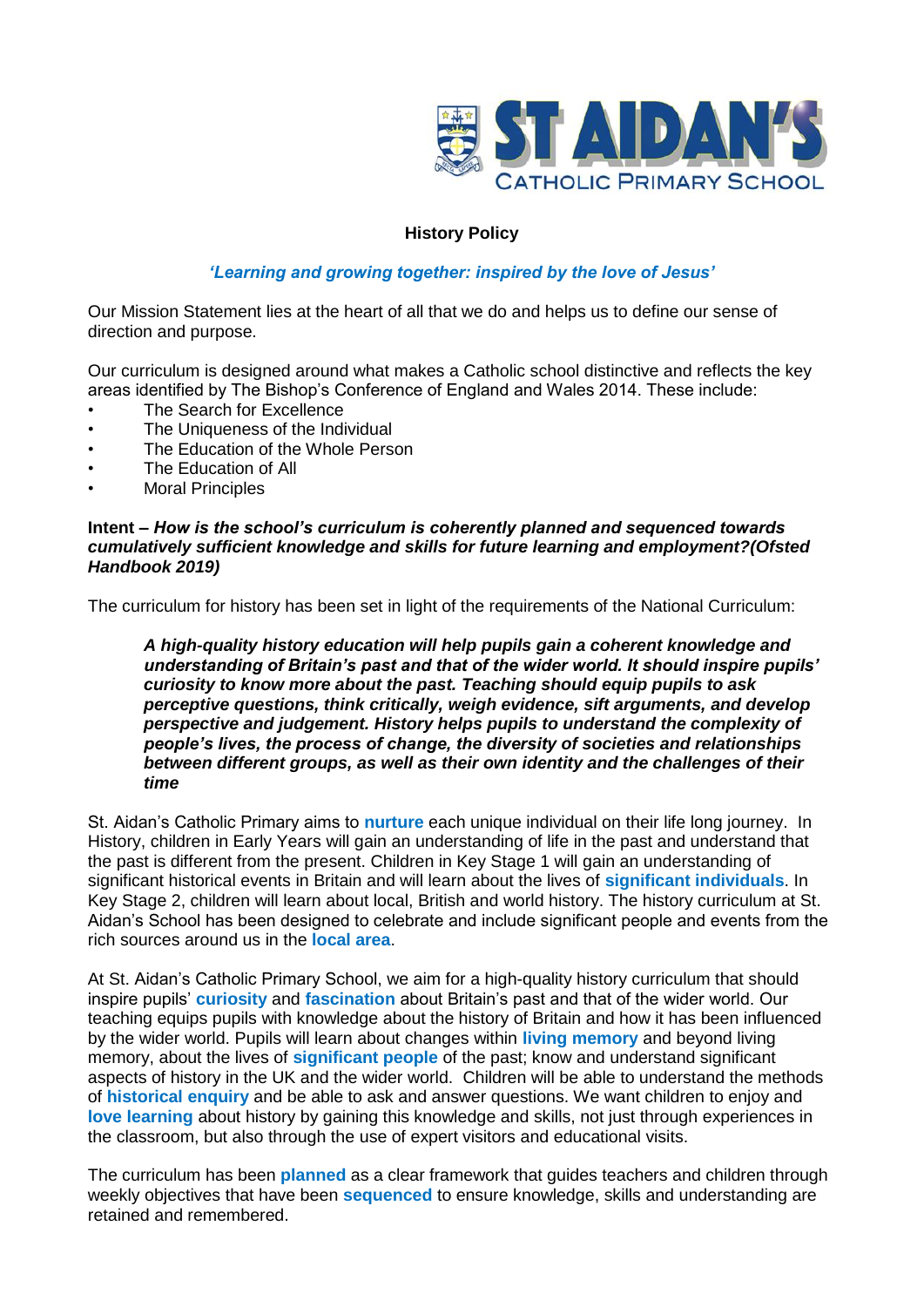**Implementation -** *Teachers have good knowledge of the subject(s) and courses they teach. Leaders provide effective support for those teaching outside their main areas of expertise; Teachers present subject matter clearly, promoting appropriate discussion about the subject matter being taught. They check pupils' understanding systematically, identify misconceptions accurately and provide clear, direct feedback. In so doing, they respond and adapt their teaching as necessary without unnecessarily elaborate or individualised approaches.(Ofsted handbook 2019)*

#### **History Curriculum Planning**

At St Aidan's Catholic Primary School we use the current National Curriculum as the basis for our curriculum planning in history. Our long-term and medium-term plans, give **details** of each area to be taught for each term or half term.

It is the History subject lead's responsibility to ensure children have the opportunity to build upon **prior learning**, which is taught and developed through the whole school progression map for history.

*The national curriculum for history aims to ensure that all pupils:* 

- *know and understand the history of these islands as a coherent, chronological narrative, from the earliest times to the present day: how people's lives have shaped this nation and how Britain has influenced and been influenced by the wider world*
- *know and understand significant aspects of the history of the wider world: the nature of ancient civilisations; the expansion and dissolution of empires; characteristic features of past non-European societies; achievements and follies of mankind*
- *gain and deploy a historically grounded understanding of abstract terms such as 'empire', 'civilisation', 'parliament' and 'peasantry'*
- *understand historical concepts such as continuity and change, cause and consequence, similarity, difference and significance, and use them to make connections, draw contrasts, analyse trends, frame historically-valid questions and create their own structured accounts, including written narratives and analyses*
- *understand the methods of historical enquiry, including how evidence is used rigorously to make historical claims, and discern how and why contrasting arguments and interpretations of the past have been constructed*
- *gain historical perspective by placing their growing knowledge into different contexts, understanding the connections between local, regional, national and international history; between cultural, economic, military, political, religious and social history; and between short- and long-term timescales.*

# **EYFS**

We encourage creative work within EYFS as this is a part of the Early Years curriculum. We look to introduce, practise and develop these skills by **teaching and modelling** and then encouraging children to apply these skills independently.

We enhance the **People and Communities Early Learning Goal** as a starting point for developing early knowledge,skills and understanding in history:

*Children talk about past and present events in their own lives and in the lives of family members. They know that other children don't always enjoy the same things, and are*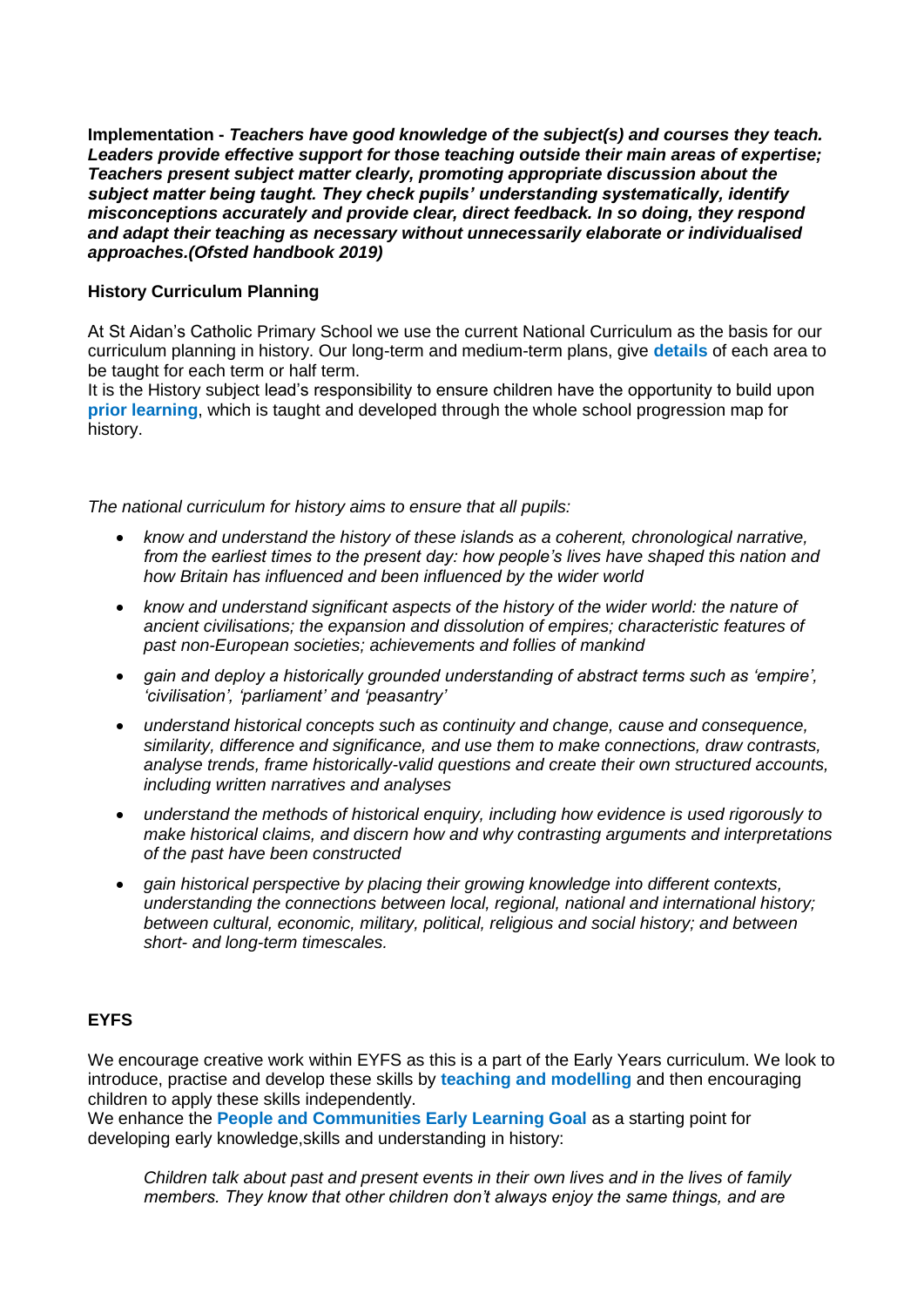*sensitive to this. They know about similarities and differences between themselves and others, and among families, communities and traditions.*

The range of experience encourages children to **make connections** between one area of learning and another and so extends their understanding.

We provide a **rich environment** in which we encourage and value creativity. We give them the opportunity to work independently, within small groups and alongside other adults.

## **Key Stage 1**

Pupils should be taught about:

- changes within living memory. Where appropriate, these should be used to reveal aspects of change in national life
- events beyond living memory that are significant nationally or globally
- the lives of significant individuals in the past who have contributed to national and international achievements. Some should be used to compare aspects of life in different periods
- significant historical events, people and places in their own locality.

#### **Key Stage 2**

Pupils should be taught about:

- changes in Britain from the Stone Age to the Iron Age
- the Roman Empire and its impact on Britain
- Britain's settlement by Anglo-Saxons and Scots
- the Viking and Anglo-Saxon struggle for the Kingdom of England to the time of Edward the Confessor
- a local history study
- a study of an aspect or theme in British history that extends pupils' chronological knowledge beyond 1066
- $\bullet$  the achievements of the earliest civilizations an overview of where and when the first civilizations appeared and a depth study of one of the following: Ancient Sumer; The Indus Valley; Ancient Egypt; The Shang Dynasty of Ancient China
- Ancient Greece a study of Greek life and achievements and their influence on the western world
- a non-European society that provides contrasts with British history one study chosen from: early Islamic civilization, including a study of Baghdad c. AD 900; Mayan civilization c. AD 900; Benin (West Africa) c. AD 900-1300.

At St Aidan's, we know that effective teaching of this subject requires **expertise** and **knowledge** on the part of the teachers. We commit to engaging with training where available for all staff and for the subject leader to remain a point of help and advice. We also retain membership of The **Historical Association** as a further source of **external advice** and **expertise**.

We use **key facts** within each history topic to form the basis of the **planned programme** and use questioning and evidence within the history book to **check** childrens' understanding and deeper learning. We look to be persistent in asking children to **remember** what they have learned. **Feedback** in the history book will be positive and formative in developing key skills, knowledge and understanding.